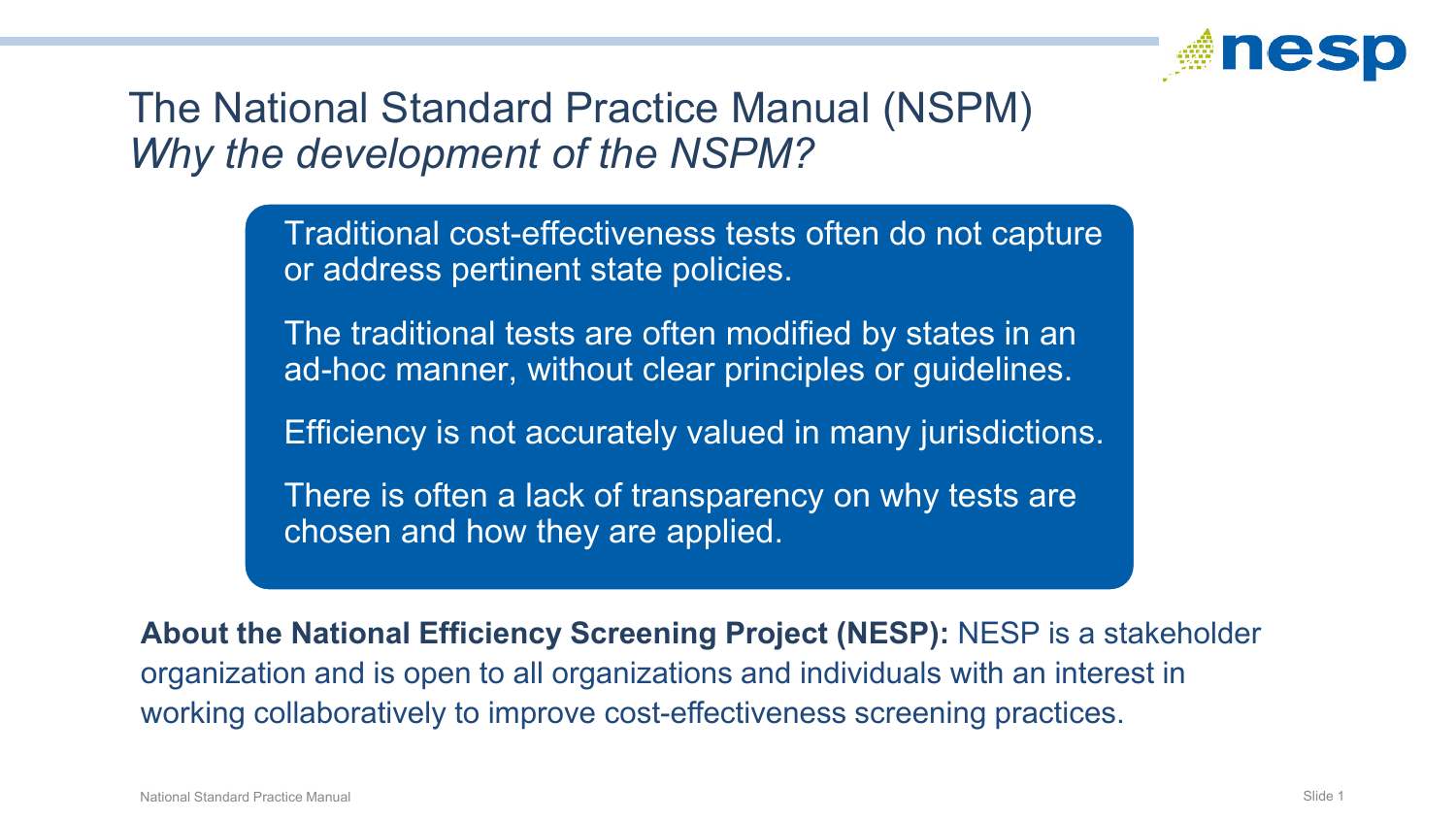



#### https://nationalefficiencyscreening.org/national-<br>scale, are optimized. standard-practice-manual/

# (Forthcoming July 2020)

Will incorporate NSPM for EE plus cover DR, DG, DS and electrification (e.g., HVAC, EVs). Scope covers:

- 1.Single-DER analysis: one type of DER is assessed relative to a fixed/static set of alternative resources.
- 2.Multiple-DER analysis: DERs are assessed and optimized relative to a fixed set of alternative resources.
- 3.Integrated-DER analysis: all electric resources, both distributed and utility-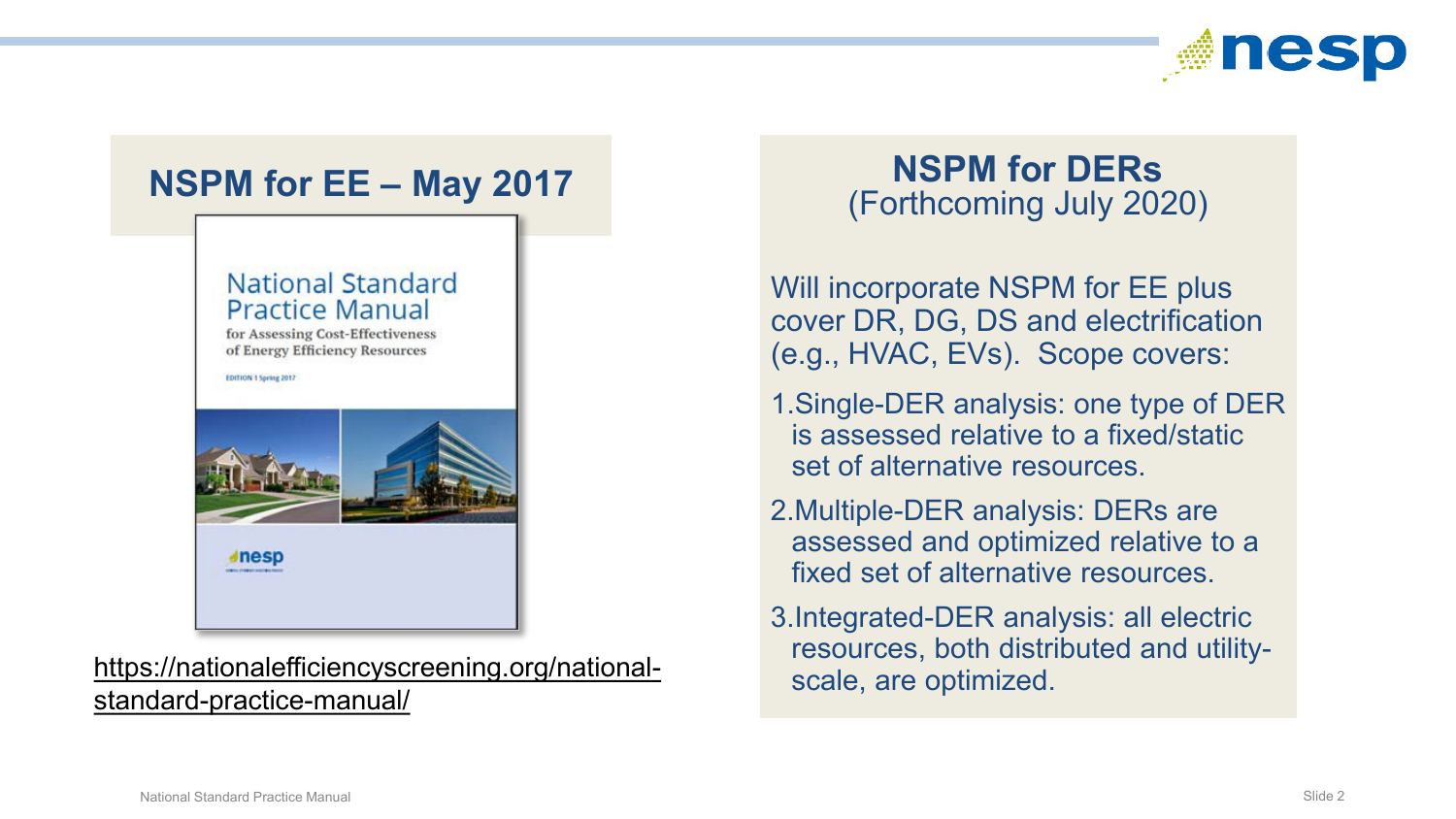

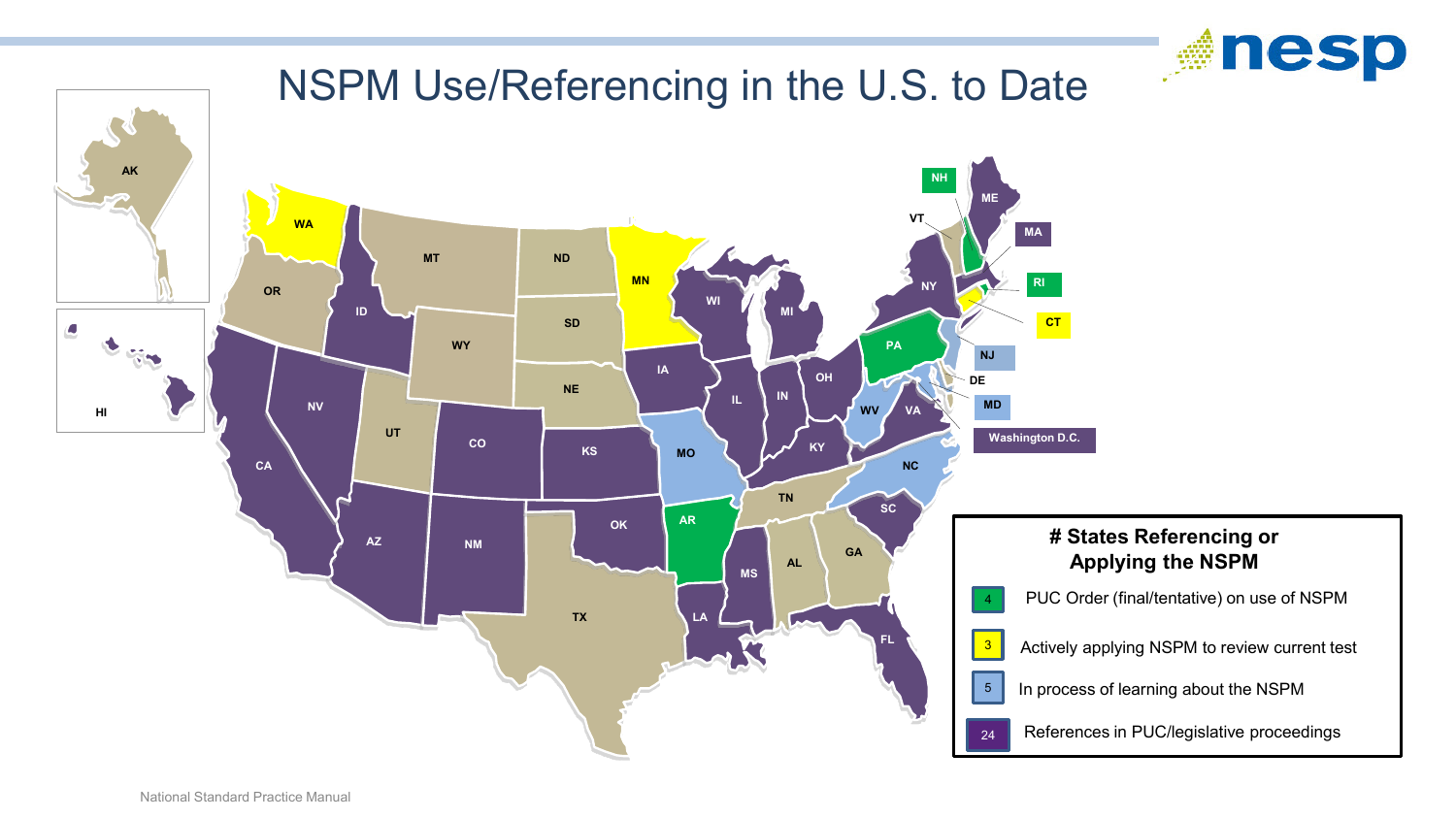

### NSPM Benefit-Cost Analysis Framework\*



\*Reflects evolution of Framework from the 2017 NSPM for EE based on current drafting of the NSPM for DERs (forthcoming July 2020)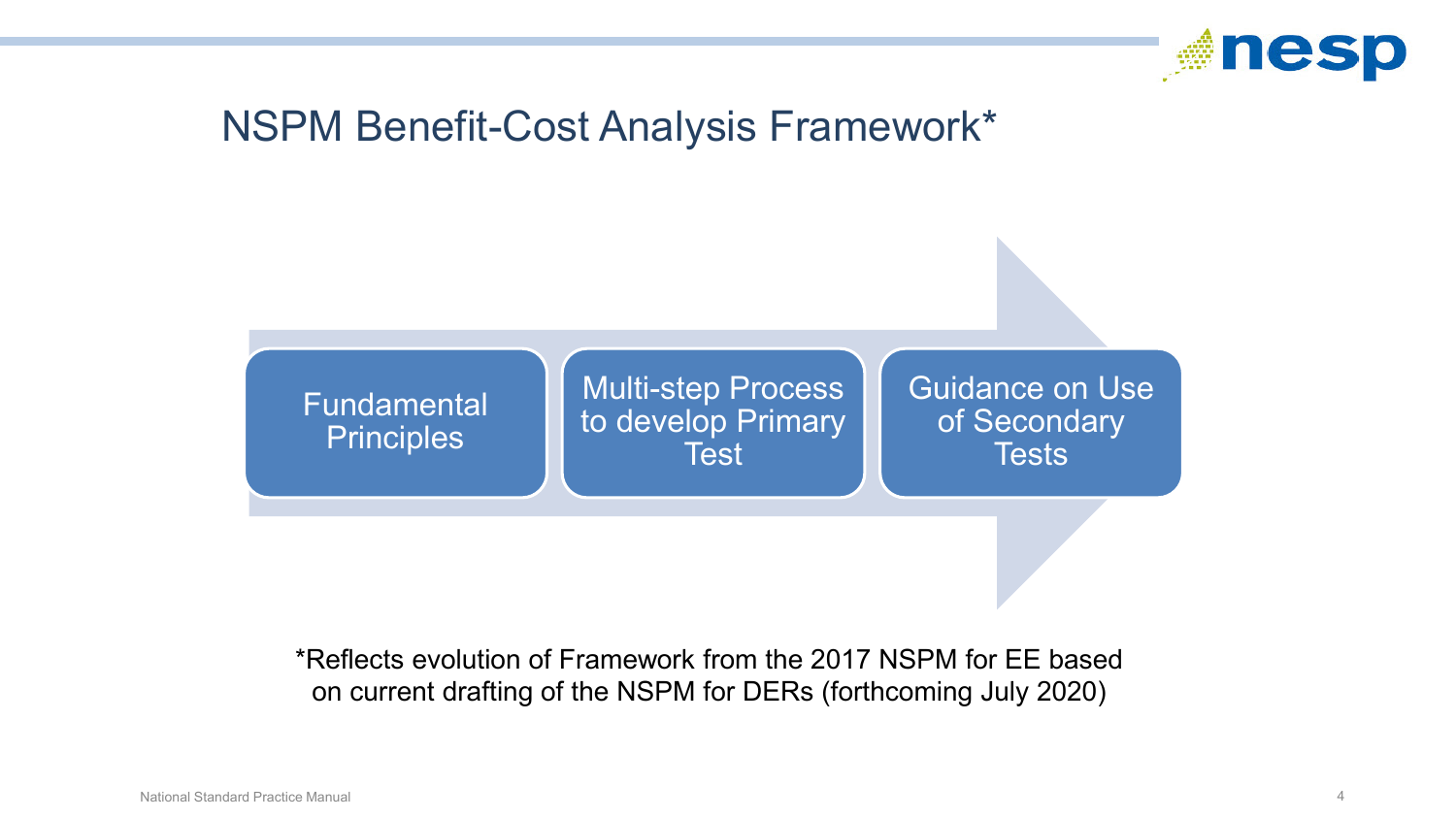

#### NSPM Principles

- 1. Recognize that EE and other DERs **are utility resources**, (and treat **consistently** for benefit-cost analyses).
- 2. Align primary test with **applicable policy goals**.
- 3. Ensure **symmetry** across costs and benefits
- 4. Account for all **relevant, material impacts** (based on applicable policies), even if hard to quantify.
- 5. Conduct a **forward-looking, long-term analysis** that captures incremental impacts of the DER investment.
- **6. Avoid double-counting** through clearly defined impacts.\*
- 7. Ensure **transparency** in presenting the analysis and the results.
- 8. Conduct BCA **separate from** Rate Impact Analyses as they answer different questions.\*

*\* New principles proposed for NSPM for DERs*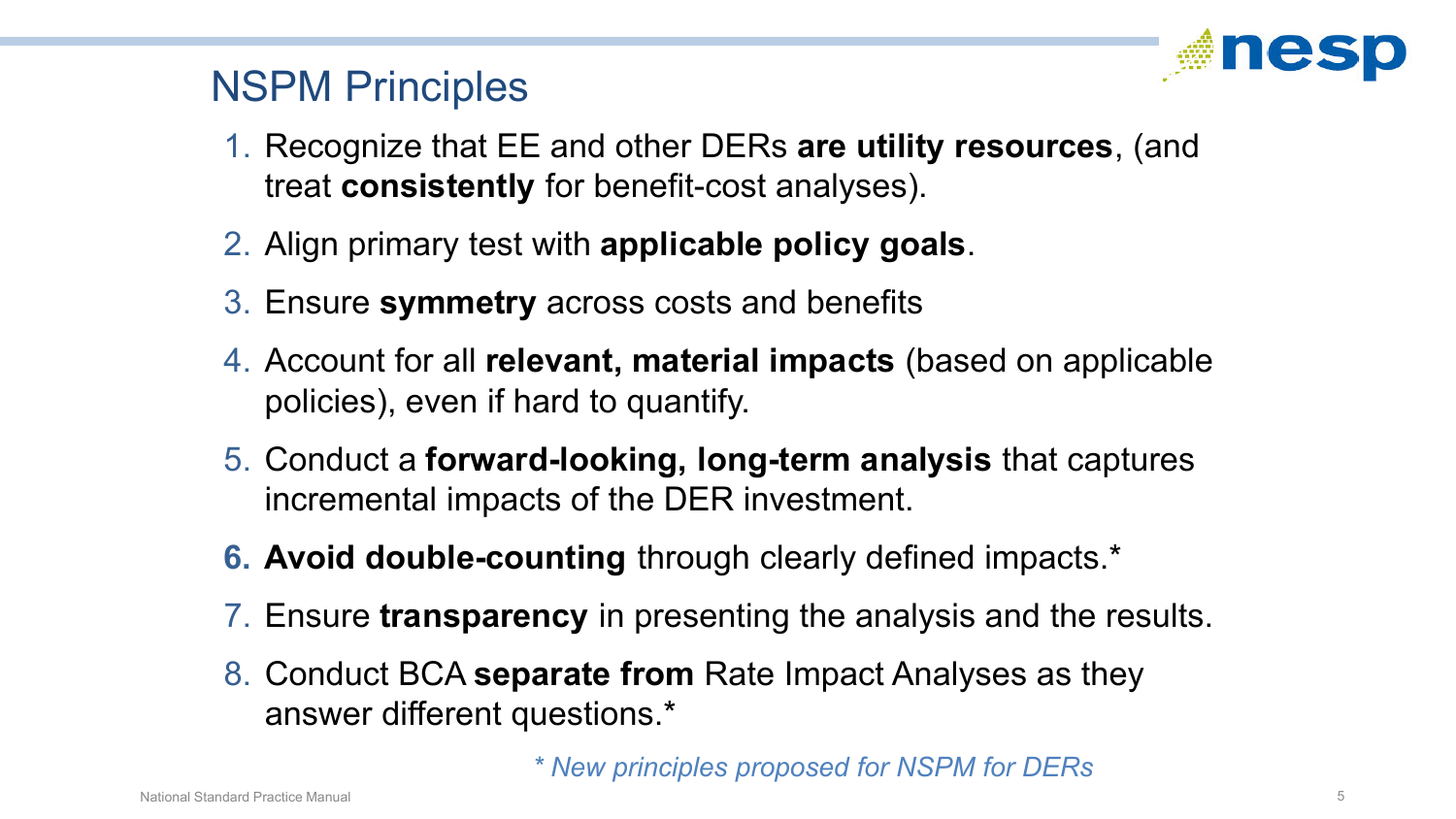

## Multi-Step Process for Developing a Primary Test, and Use of Secondary Tests

- 1. NSPM provides a multi-step process to guide development of **jurisdiction's primary test** – in alignment with the NSPM **Principles**
- **2. Primary Test** answers question: *Which resources have benefits that exceed costs and therefore merit utility acquisition or support on behalf of their customers*?
- **3. Secondary Tests** can be used to:
	- Inform decisions on how to prioritize DERs
	- Inform decisions regarding marginally cost-effective resources
	- Promote consistency across multiple DER types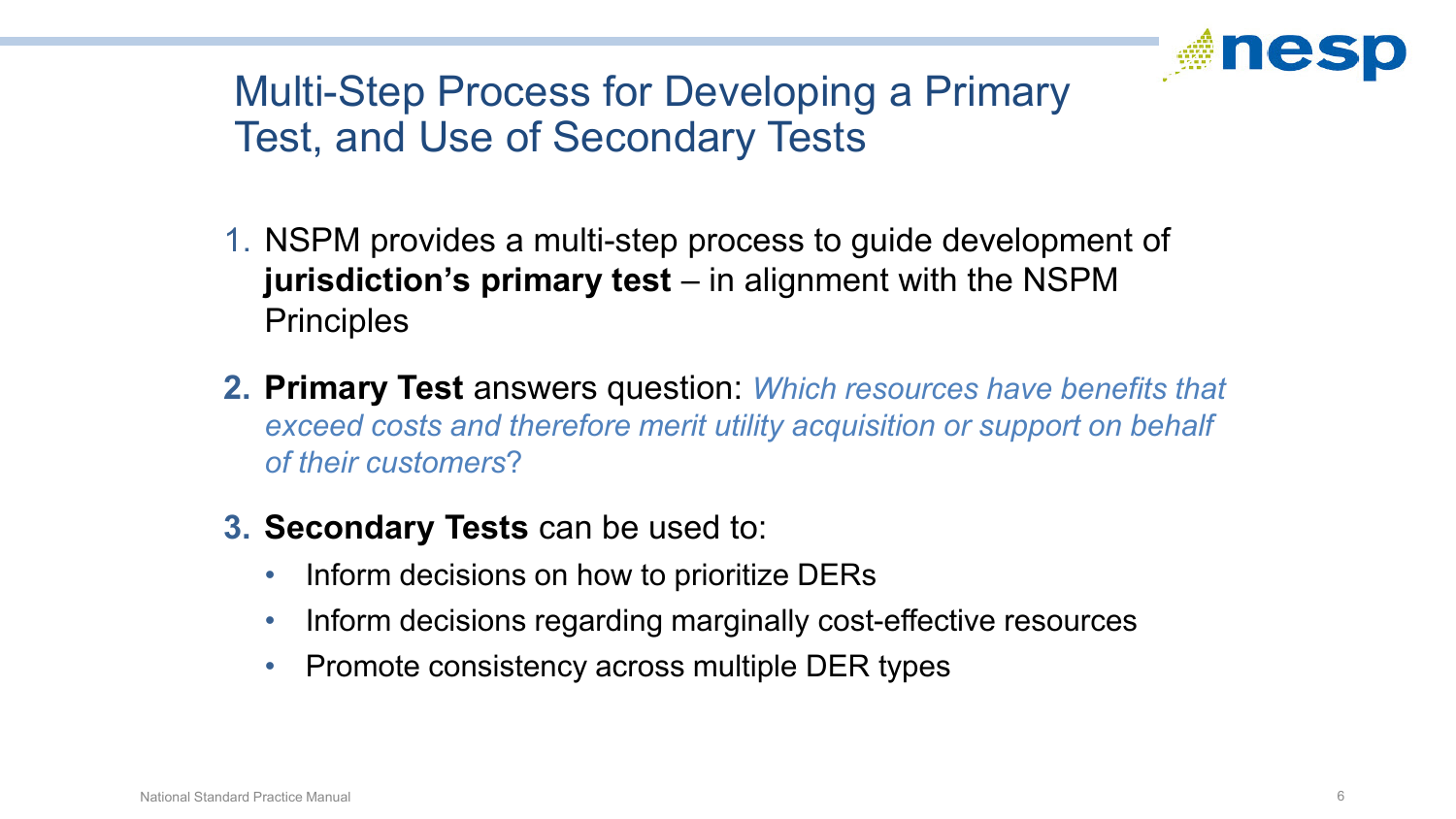

#### Cost-Effectiveness Testing Perspectives



- California Standard Practice Manual test perspectives are used to define the scope of impacts to include in the 'traditional' cost-effectiveness tests
- NSPM focuses on the 'regulatory' perspective, which is guided by the jurisdiction's energy and other applicable policy goals
- A jurisdiction that applies the NSPM may develop a primary test (or modify its existing test) where the new/revised test may differ from or align with any one of the traditional tests, *depending on its applicable policies*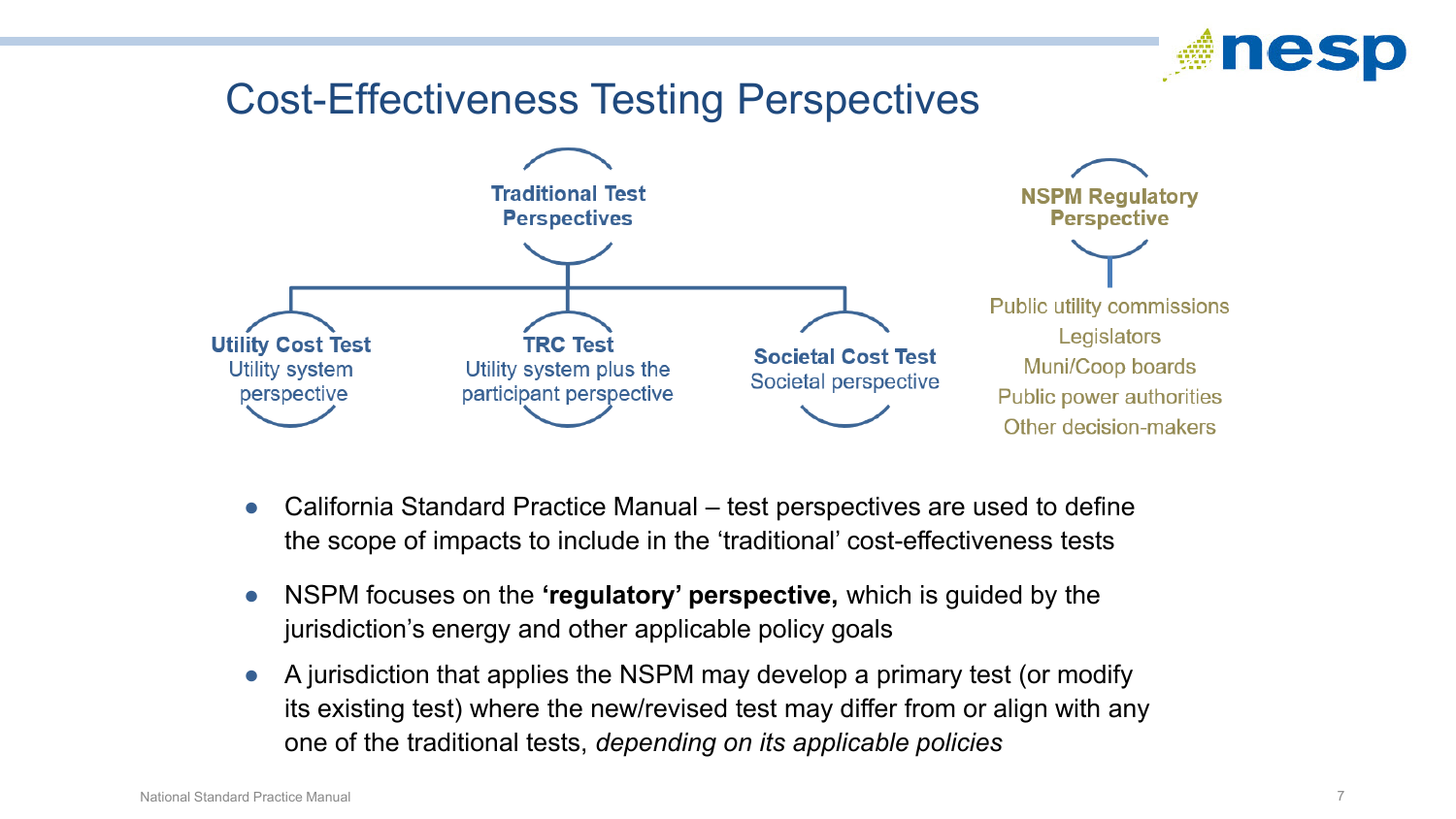

# **Jurisdiction Specific Test (JST)**

Developed Using the NSPM

A jurisdiction's primary test may align with a traditional CE test or be unique to the jurisdiction, depending on its applicable policies/goals.

(In all cases, full range of Utility System Impacts should be included)